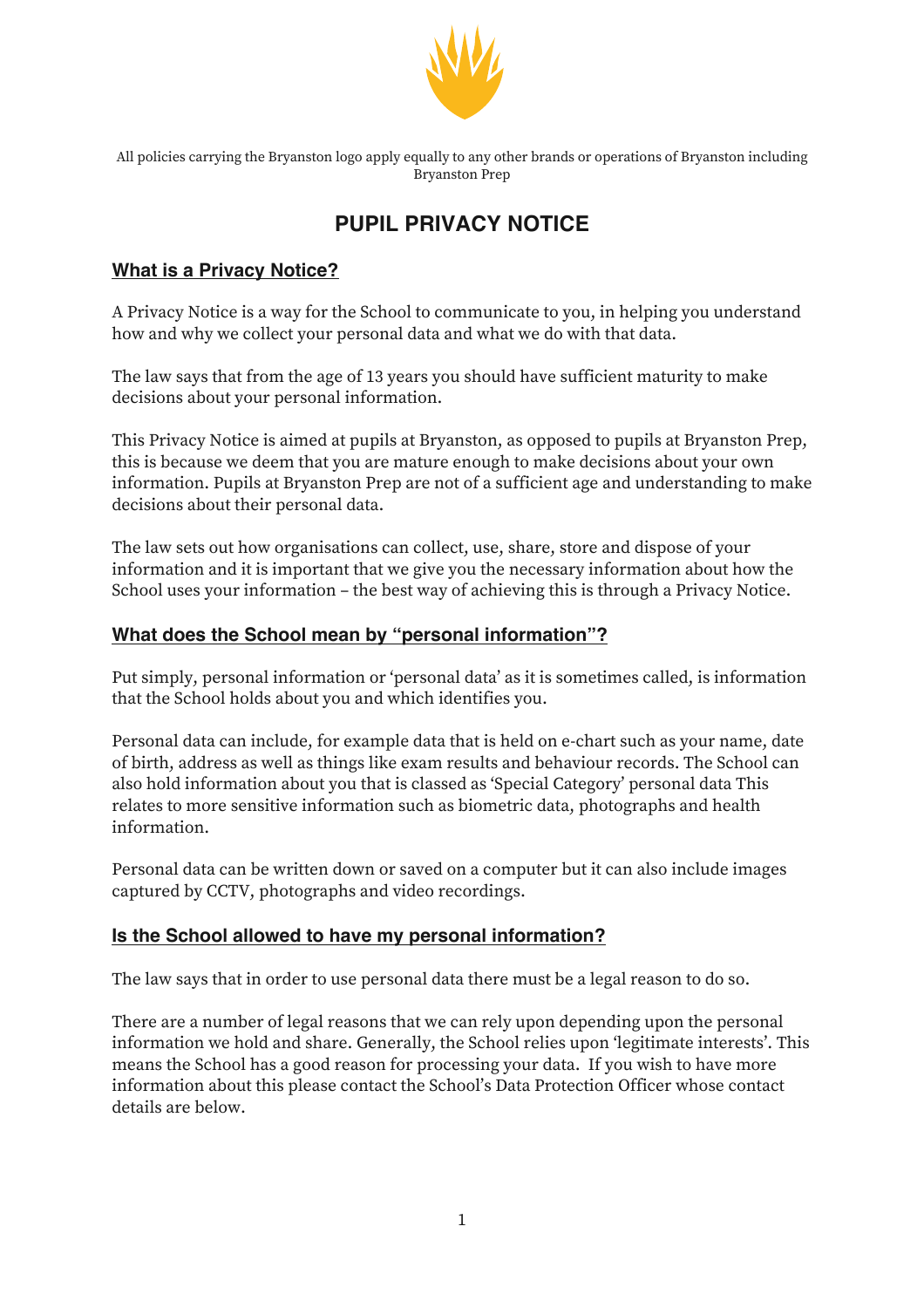

# **Why does the School collect, use and share personal information?**

The School's main reason for using your personal information is to provide you with an education.

We have set out below examples of the different ways in which we use personal information and where personal information comes from.

Admissions forms give us a lot of personal data about you. We get information from you, your parent(s)/guardian and your teachers. Your previous school will provide us with information about you so that we can teach and take care for you.

We collect this information to help the School run effectively, safely and we may share this information with other organisations where appropriate. Here are some examples:

- Medical Information: We obtain medical information about you from you, your parent(s)/guardian and medical practitioners so that we can look after you, this may include checking your temperature due to the Coronavirus outbreak. We need to tell appropriate teachers and staff if you have any medical condition(s) that affect the way we need to support you including where you might need extra help with tasks. We may also pass on health information for example to Marsh's, who are the administrators of the Fees Refund Scheme.
- Assessment Information: When you take exams, undertake coursework or mock assessments etc we collect your results and where necessary share them with examination boards. We will share your academic record with your parents/guardian so that they may support your learning.
- Special Educational Needs: We collect information to enable you to achieve your potential. If you require additional support in School we use this information to enable the School to support you. If you require extra time for an exam, we will advise the examination board of this.
- Behavioural Information: We record incidents that have happened in School. We may share your behavioural record with your parent(s)/guardian and internally with teachers, Hsms and tutors so that they can support your learning. Data may be shared with the police or other agencies, as appropriate, if the misbehaviour is serious.
- Legal: We may need information about any court orders or criminal matters which relate to you. This is so that we can safeguard your welfare and wellbeing and the other pupils at the School. We may also need to share information with the police or to our legal advisors if something goes wrong or to help with an inquiry for example if one of your classmates is injured.
- References: If you request the School to provide a reference for example, for employment, further study or voluntary work we will use data that the School holds about you to inform the writing of that reference.
- Overseas: The School has a duty to ensure you have the right to study in the UK. The School may have to provide information to Government agencies in relation to UK visas and immigration.
- CCTV and photographs: We may use photographs or videos of you for example, for the School's website, social media sites and prospectus. Before we take or use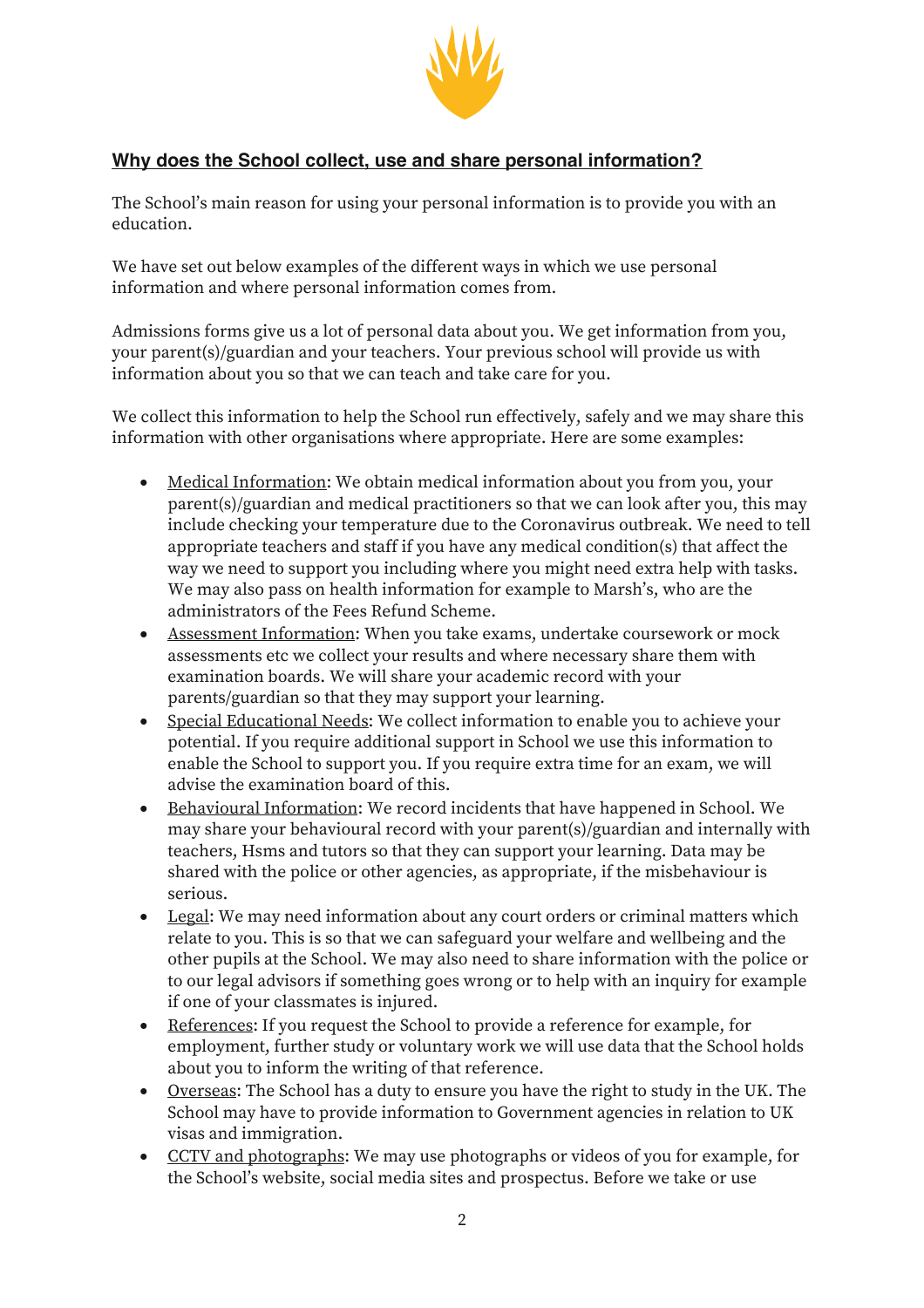

certain photographs we will ask you and your parents for your permission. CCTV is used to make sure the School site is safe.

• Virtual learning: For the use of online learning through Teams where lessons may be recorded for safeguarding or educational purposes.

## **Sending information to other countries**

Sometimes we send your information to other countries for example where:

- we store information on computer servers based abroad; or
- we communicate with you (for example, if you live abroad and are about to start at School, or during the summer holidays when you have returned home).

When this happens, we will check whether the country you live in, is a member of the European Union which already has good data protection laws in place. If the county is not a member of the European Union, then the School has to make sure that the country takes appropriate steps to ensure that there is adequate protection of your personal data.

#### **How is your information kept safe?**

The law says that your personal data must be protected so that other people or organisations do not get hold of it and use it for their own purposes. This could be for criminal purposes such as opening bank accounts or obtaining credit cards in your name or it could be so that companies may contact you to try and sell you things. The School puts into practice a number of methods to protect your information such as password controls, maintaining a secure IT system to prevent hacking etc and training staff to be keep information safe. An example of how your data is protected is the requirement for you to have your own password to access ISAMS – without anyone else knowing your password, your personal data is safe.

You should know that the School has procedures in place to respond to any situation where personal information may have been lost or stolen etc so that any potential impact upon the School and yourself is minimised as much as possible.

#### **How long will we keep your information?**

The School will not keep your personal information forever. We only keep it for as long as we need it to help us do the thing we needed it for. We have a document called a "Records Management Policy" which tells us when to keep it and when we should get rid of it.

When we do get rid of it we either shred it so that it cannot be read by anyone else or if it's in electronic format we make sure it is securely deleted.

#### **Do I have any rights about my information?**

Yes! The law says that from the age of 13 years you should have sufficient maturity to make decisions about your personal information. This means you can: